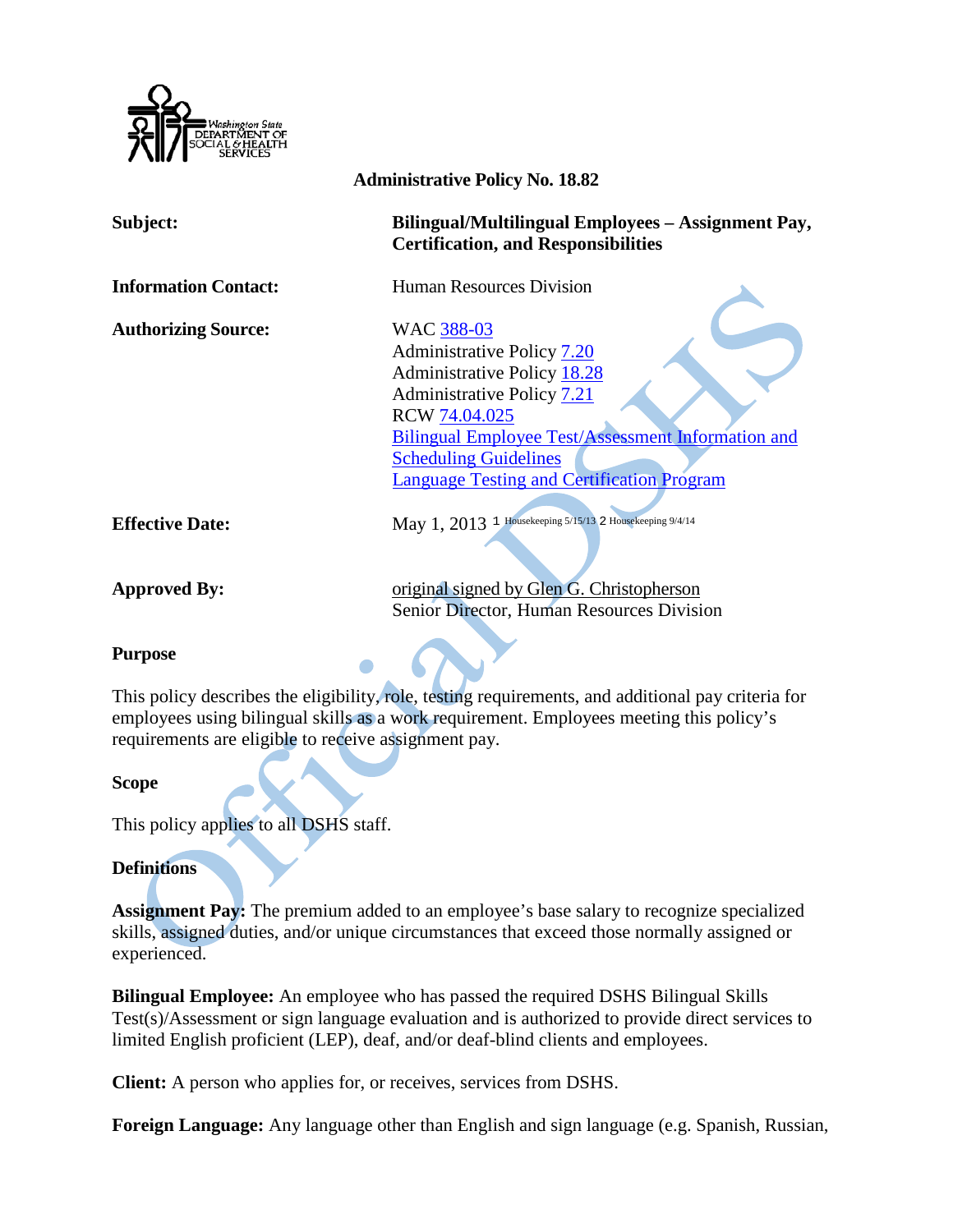Administrative Policy No. 18.82 May 1, 2013 Page 2

etc.).

**Interpretation:** The transfer of oral or manual communication from one language to another.

**Interpreter:** Any individual who interprets for other people conversing in different languages.

**Language Testing and Certification Program (LTC):** Within the Operations Support Services Division, the Office of Administrative Resources is the unit responsible for administering testing in foreign languages for DSHS employees, contracted interpreters, and translators.

**Limited English Proficient (LEP):** A limited ability to speak, read, write, and/or understand English.

**Office of the Deaf and Hard of Hearing (ODHH):** The DSHS organization authorized to provide services including sign language interpreter services. ODHH conducts skill assessment to determine an employee's American Sign Language (ASL) proficiency.

**Sign Language:** The visual language of the Deaf community in the United States. American Sign Language (ASL) requires the use of facial expressions, hand shapes, body language, and gestures. ASL includes its own syntax and grammar structure that is different from English and any other spoken or foreign language. Other visual communication modes are based on the English language, including Pidgin Signed English (PSE), Signed Exact English (SEE), etc., and are not to be confused with ASL.

**Third-party Capacity:** Providing interpretation or translation services for another DSHS employee in order for that employee to accomplish his/her job duties. Interpretation or translation services provided must be related to DSHS business.

**Translation**: Transferring written communication from one language to another.

**Translator:** An individual providing translation for people who read and write different languages.

### **Policy Requirements**

## **A. Assignment Pay Criteria for Dual Language Skills Positions**

- 1. To be considered for dual language skills assignment pay, the position must be in Washington General Service.
- 2. The appointing authority or designee must determine the need for an employee with bilingual language skills in a specific non-English language. Factors to be considered include:
	- a. Language demographics of the service delivery area.
	- b. Frequency an employee uses his or her dual language skills.
	- c. Infrequent use of dual language skills may not qualify for assignment pay.
	- d. Costs of contracted services to meet specific non-English language needs.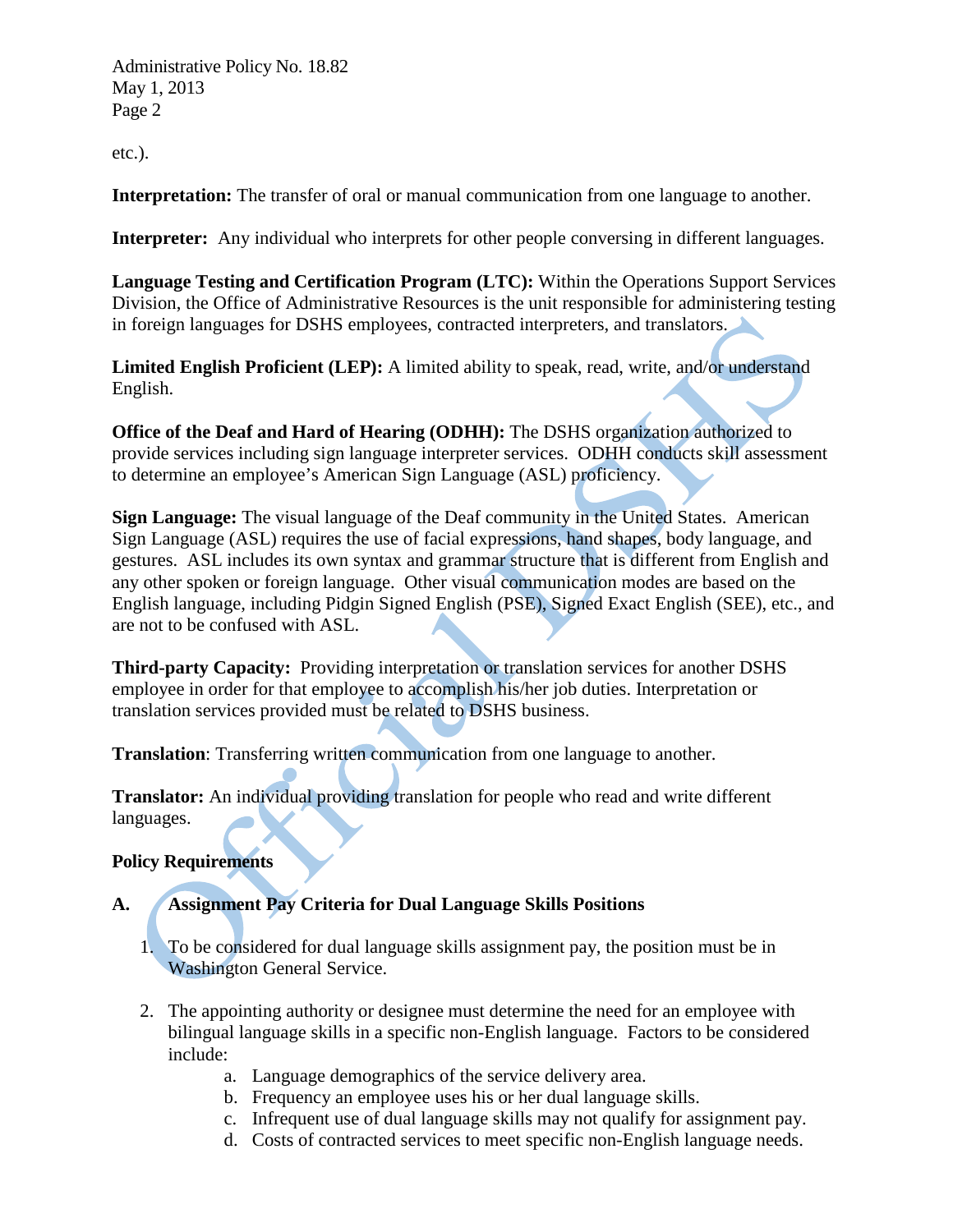- e. Obligation to use culturally appropriate service delivery mode through qualified staff to increase the quality of service.
- 3. Bilingual employees who are full-time will be paid a monthly rate for assignment pay. Employees working part-time will be paid on an hourly basis for assignment pay.
- 4. Job bulletins for vacant positions requiring dual language skills must indicate dual language proficiency requirements and must specify how and to what extent the dual language skills will be used on the job.
- 5. The Position Description Form (PDF) must specify how and to what extent the dual language skills will be used on the job.
- 6. Candidates applying for positions requiring dual language skills must pass the appropriate dual language test or assessment *prior* to being appointed.
- 7. The need for ongoing assignment pay is re-assessed at least every two years based on A.2 above. This review will consist of whether the PDF still requires the duties that justified the assignment pay. DSHS HRD Classification and Compensation will request a current PDF for this review.
- 8. Approved assignment pay for dual language skills will be removed if the skills, duties, or circumstances it is based on change.
- 9. Assignment pay for use of dual language skills is not to be used as compensation for additional workload.

# **B. Testing Requirements for Dual Language Skills**

1. Prior to using dual language skills on the job, employees must demonstrate their ability to use these skills based on the following assessment:

## a. *Foreign language* **skills**

- i. Current and potential employees must pass the required language skills test(s) offered through LTC, as outlined in the Bilingual Position Clusters and Test Requirements.
- ii. Bilingual employees who move from one job classification to another must meet the certification requirements for the job classification they are moving into. After the employee has taken and passed the appropriate test, he/she is authorized to use their dual language skills in the new position. Example: A certified bilingual Financial Services Specialist takes a new position as a Social Service Specialist and must pass a new assessment to use their dual language skills as a Social Worker.
- iii. Pre-test study materials for test candidates are available on-line at the LTC website [http://one.dshs.wa.lcl/FS/OSS/LTC/Pages/PreTest.aspx.](http://one.dshs.wa.lcl/FS/OSS/LTC/Pages/PreTest.aspx)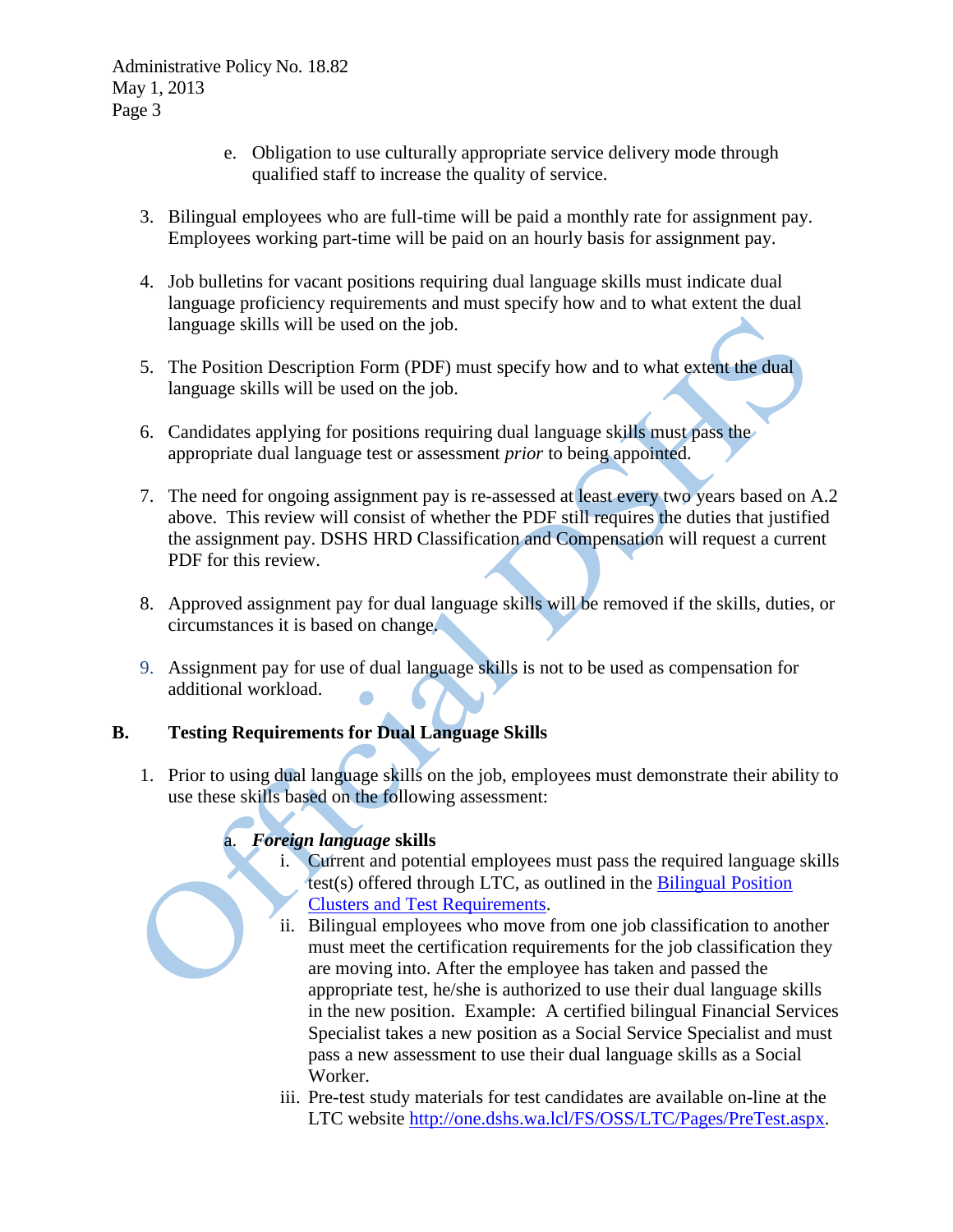- iv. LTC can provide, upon written request, a critique in broad areas of test performance to candidates who do not pass the required test(s).
- b. *Sign language* **skills**: Current/potential employees must pass a sign language proficiency assessment offered through ODHH.
- 2. Tests and assessments are administered free of charge.
- 3. If a current or potential employee fails the test or assessment, the appointing authority may determine he or she wants the candidate to test again. The candidate may retest on the next available day and time.
- 4. An employee who does not pass the required language skills test(s) or assessment must not:
	- a. Receive assignment pay.
	- b. Use non-English language skills on the job with clients as part of their regular work assignments.
- 5. Additional information about bilingual employee test/assessment procedures is available at:

[http://hrd.dshs.wa.gov/Top\\_Toolbar/Guidlines\\_and\\_Best\\_Practices/documents/Bilingual](http://hrd.dshs.wa.gov/Top_Toolbar/Guidlines_and_Best_Practices/documents/Bilingual%20Employee%20Test%20Scheduling%20Guidelines.docx) [%20Employee%20Test%20Scheduling%20Guidelines.docx](http://hrd.dshs.wa.gov/Top_Toolbar/Guidlines_and_Best_Practices/documents/Bilingual%20Employee%20Test%20Scheduling%20Guidelines.docx)

### **C. Role of Bilingual Employees**

- 1. Bilingual employees work directly with and assist clients and/or other employees as required in the PDF.
- 2. Bilingual employees may periodically be used in a third-party capacity, as interpreters or translators in non-client related situations, or in brief, emergent client-related situations.
- 3. Normally, bilingual employees should not interpret or translate in a third-party capacity on a regular basis.
- 4. An appointing authority assigning an employee to provide interpretation and/or translations services in a third-party capacity for another DSHS employee working with a DSHS client on department business must ensure that: :
	- a. The employee is tested and certified or authorized at the appropriate level for the type and scope being performed. The administrations LEP Advisor will provide assistance determining appropriate employee testing.
	- b. The employee's workload is adjusted accordingly.
	- c. The employee's interpreter/translator responsibilities are clearly outlined in the PDF.
	- d. The employee's translation responsibilities are limited to "client specific" documents only. Translation of official DSHS documents must be processed through the administration's Translation Service Coordinator.